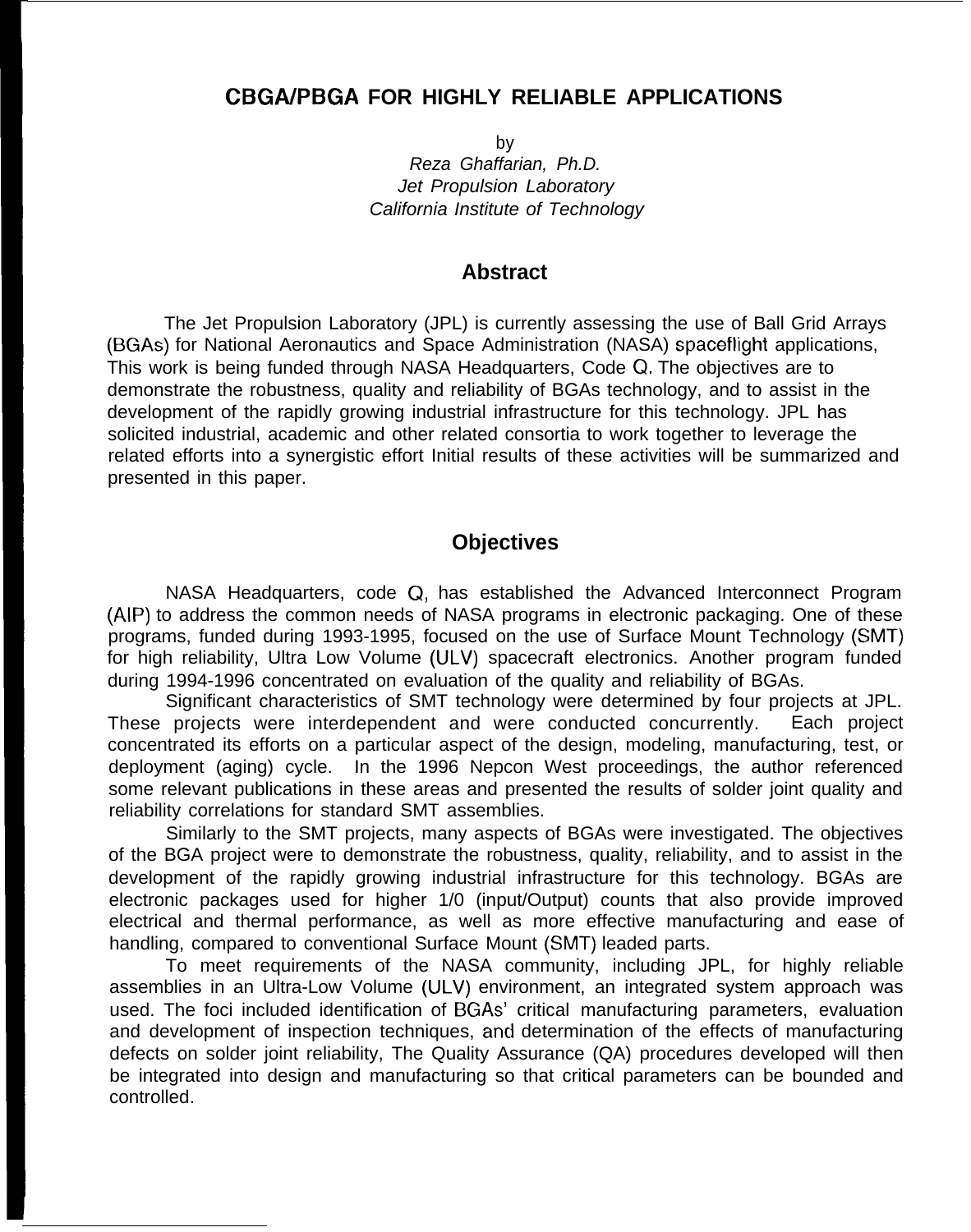JPL solicited industrial, academic and other related consortia to work together to leverage their resources and expertise into a synergistic effort. All participants furnished inkind contributions. The wide industrial use of BGA technology will afford NASA as well as consortium industries inexpensive access to this technology and support miniaturization thrusts for their next generation applications.

The consortium objectives were to complete the characterization of BGAs in the following areas:

- Processing/assembling Printed Wiring Boards (PWBS) using BGAs. Variables included PWB material types and surface finishes, and use of ceramic and plastic packages with different ball populations and l/Os.
- . Identifying inspection and Quality Assurance (QA) methods for ascertaining the process controls, acceptance methodologies, and final quality of BGA assemblies.
- Characterizing package properties such as coplanarity, inspection for solder joint quality, damage progress during environmental exposure, and defect/reliability correlation, as well as estimating solder joint life.
- Investigating the reliability of BGA assemblies in several different environments (thermal and dynamic).

## **Background**

#### **Introduction**

The production of surface mount assemblies (SMAS) now surpasses assemblies using through hole technology (THT). In SMT, components are mounted and terminated directly onto PWB surface. One of the most important component parameters is the lead pitch, which is continuously decreasing to meet the need for higher l/O count,

The use of fine and ultra fine pitch (FP and UFP) components with less than 0.020 inch pitch is growing, often resulting in more than 200 leads for a single device. Typically, these components have gull wing leads. FP and UF'P components, in addition to being extremely delicate and easily damaged during handling, are also difficult to process and rework, and are prone to misalignment with the associated reliability implications.

BGA is an important emerging technology for utilizing higher pin counts, without the attendant handling and processing problems of the peripheral array packages (PAP). Unlike PAPs, BGAs have balls, covering the entire area, or a large portion of the area on the bottom of the package.

BGAs offer several distinct advantages over FP and UFP SMCS that have gull wing leads, including:

- High pin counts, generally 200.
- Larger lead pitches, which significantly reduces the manufacturing complexities for high l/O parts.
- . Higher packaging densities, since the lead envelope for the gull wing leads does not apply to BGAs; hence, it is possible to mount more packages per board.
- . Faster circuitry speed than gull wing SMCS because the terminations are much shorter.
- . Better heat dissipation than gull wing leaded SMCS because of providing lower path from die to PWB for heat dissipation.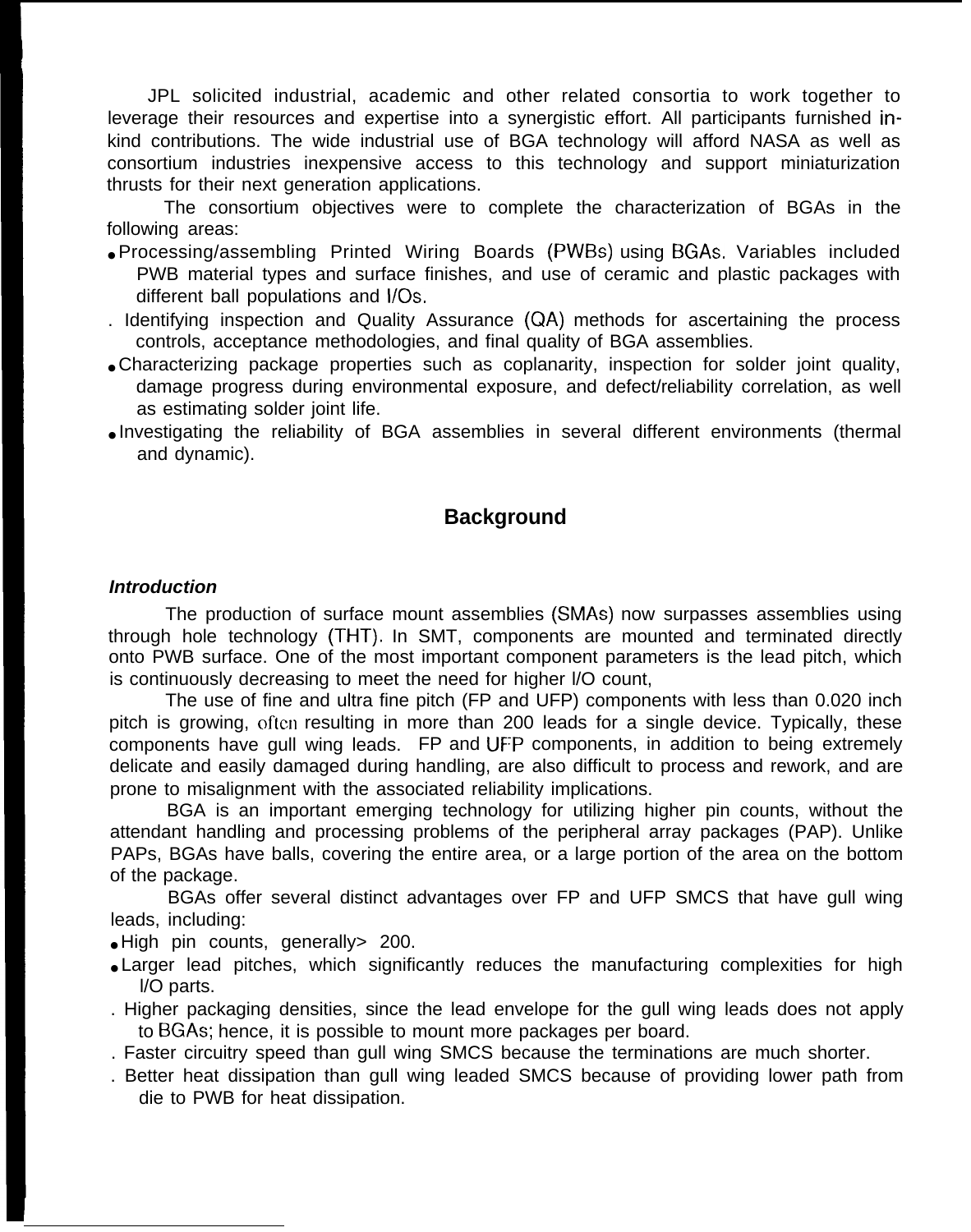BGAs are also robust **in processing.** This stems from their higher pitch (0.050 inch typical), better lead rigidity, and self-alignment characteristics during reflow processing.

BGAs, however, are not compatible with multiple solder processing methods and individual solder joints cannot be inspected and reworked using conventional methods. In ultra low volume SMT assembly applications, e.g. NASA's, the ability to inspect the solder joints visually has been standard and is a key factor for providing confidence in solder joint reliability.

#### **Consortium Team Members**

At the start of the project, in January of 1995, a core of consortium team members was formed. Its members included Hughes, Boeing, and RIT. In weekly teleconferences, the consortium defined their needs, shared their experience and strengths, and knowledge gained on BGA technology through their independent literature searches. Consortium members visited companies with experience in BGAs to better understand the state of the technology and the areas that the consortium could address to add value to the advancement of technology.

JPL organized a workshop on 3 March 95 to have face-to-face information exchange among the core consortium team members and new participants. Participation by Interconnection Technology Research Institute (ITRI) and SEMATECH, a visionary organization in electronics technology, permitted further narrowing of the project focus activities, ITRI, a focal point for the collaboration among the industries, was key in facilitating future expansion of the consortium into the commercial sectors. The consortium shared invaluable information, and built further confidence in BGA technology. Variables for the test matrix definition were ranked based on the current and future needs of the consortium.

The test matrix went through many revisions as new members joined and was finalized by September '95 when Akron agreed to fabricate both FR-4 and polyimide PWBS and Celestica agreed to assemble most of the test vehicles. The organizations that have been an integral par-t of the consortium activities are as follows:

- . **Military sectors-** Hughes Missile Systems Company (HMSC) designed the PWBS, Boeing Defense and Space Group performed environmental testing for military applications. Loral (Lockheed-Martin), Canada, offered to assemble and test validated the reliability of an additional 200 test vehicles using the consortium test matrix and test vehicle design.
- . **Commercial facilities-** Amkor/Anam Electronics, Inc. provided more than 700 plastic packages, Altron Inc. fabricated 300 PWBS using FR-4 and polyimide materials, Celestica, Canada, assembled 200 test vehicles, Electronics Manufacturing Productivity Facility (EMPF) performed environmental testing, American Micro Devices (AMD) provided resistive die, IBM provided ceramic packages at a minimum charge, Nicolet assisted in X-ray, and View Engineering measured coplanarity and warpage of packages using their 3-D laser scanning equipment.
- . **Infrastructure-** ITRI established by the Institute for Interconnecting and Packaging Electronic Circuits (l PC) has provided a vehicle for collaboration among the various sectors of electronic interconnection industries,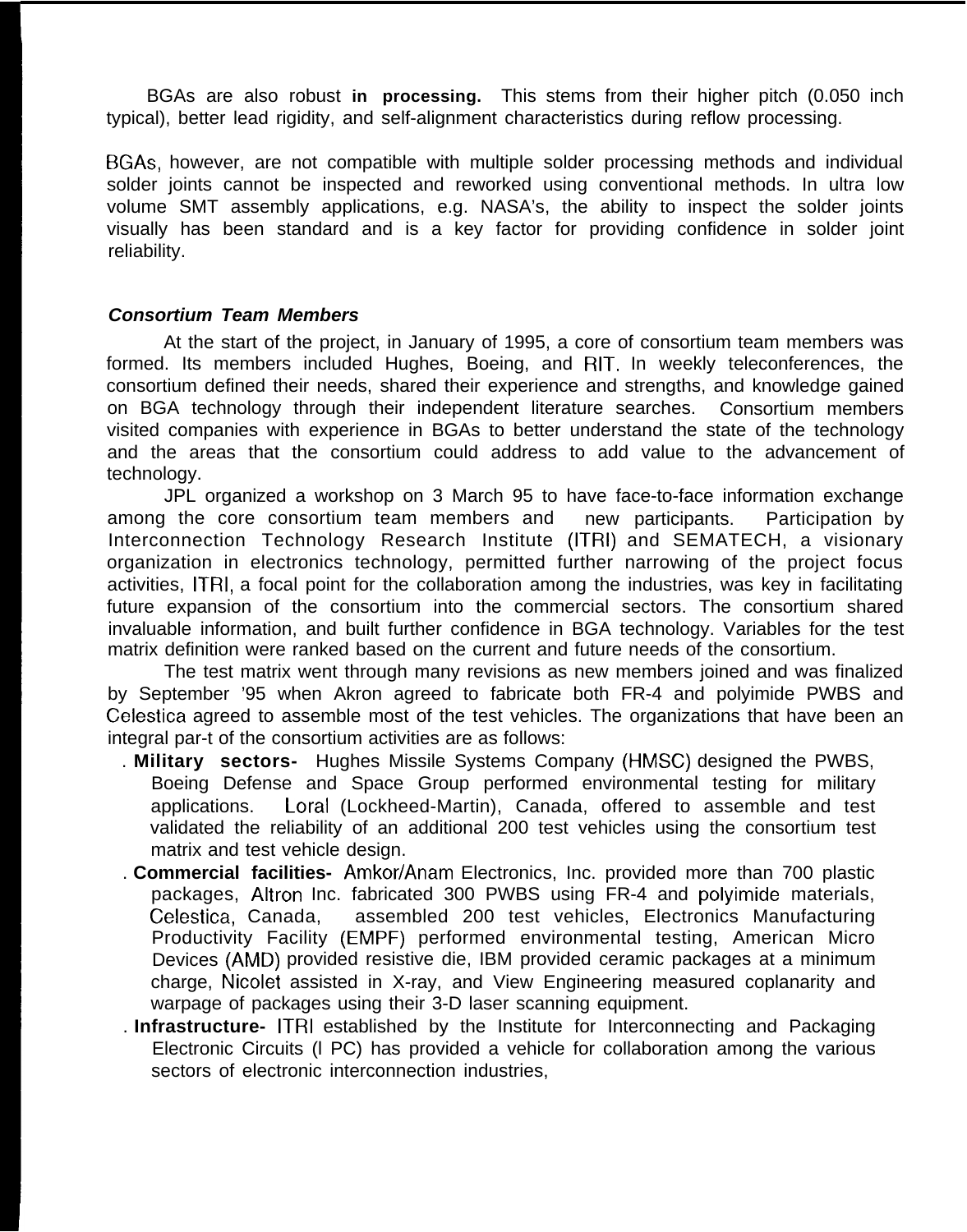• Academia- Rochester Institute of Technology (RIT) assembled 35 test vehicles. More than 20 industrial advisors including people from JPL are helping to redirect the RIT metal manufacturing laboratory into a Computer Integrated Electronics Manufacturing (CIEM) facility to better meet the current national demand for electronics manufacturing engineers.

## **Technical Issues**

ITRI's presented viewgraphs at the JPL Workshop depicting the relationship between pin count and cost/performance. It was apparent that peripheral leads will soon fall short of meeting advanced packaging requirements. Cost/performance requirements for QFPs to meet near term future requirements were even more disparate. However, for BGAs there was a wide range of 1/0, pitch, and sizes meeting both a near term demand and expected future long term requirements.

In reviewing packaging, technology trends, SEMATECH forecast different types of electronic packages for surface mount applications. These included plastic quad flat pack (QFP), plastic ball grid array (PBGA), ceramic ball grid array (CBGA), and thin tape carrier packages (TCP). Comparison of low, medium and high I/O counts were presented. There were QFP packages in the medium range while at high I/O count only BGAs and TCPS were cost/performance competitive.

Many other technical issues were discussed related to the selection of test matrix parameters for the investigation. Issues discussed included:

- Further definition of test vehicles based on the objectives and needs of industry.
- Pretesting before evaluation for test vehicle optimization.
- Need to leverage the work performed by others. Enough data were available that many manufacturing variables did not have to be considered.
- SEMATECH project data on cost/performance was used to better define test vehicles.
- Industry standard practices, or as close to them as possible, needed to be used for the test vehicle design and the manufacturing variables.
- Use of the JEDEC standard for pitch size. There were no standards for many component types. IBM and Motorola had their own standards.
- FR-4 was ranked high and then polyimide. FR-4 is widely used and also has larger differences in Coefficient of Thermal Expansion (CTE) with BGAs, compare to polyimide. FR-4 would provide the most conservatively reliability test results.
- $\bullet$ The 300 l/O BGAs were considered to be norm where BGAs compete with leaded packages. The 600 l/O would be expected in the near future in BGA packages. Both plastic BGA and ceramic BGA packages needed to be evaluated.
- No interest at this time in evaluation of ceramic column grid array because it was not expected to be commonly used and there was no plastic column grid array for reliability comparison.
- $\bullet$ Evaluate both full array and peripheral array because of concerns about the reliability of solder joints under the die.
- Characterization of solder paste is important.
- Solderability is important and must be evaluated. At the package level solderability is OK, but at the assembly level solderability needed to be tested.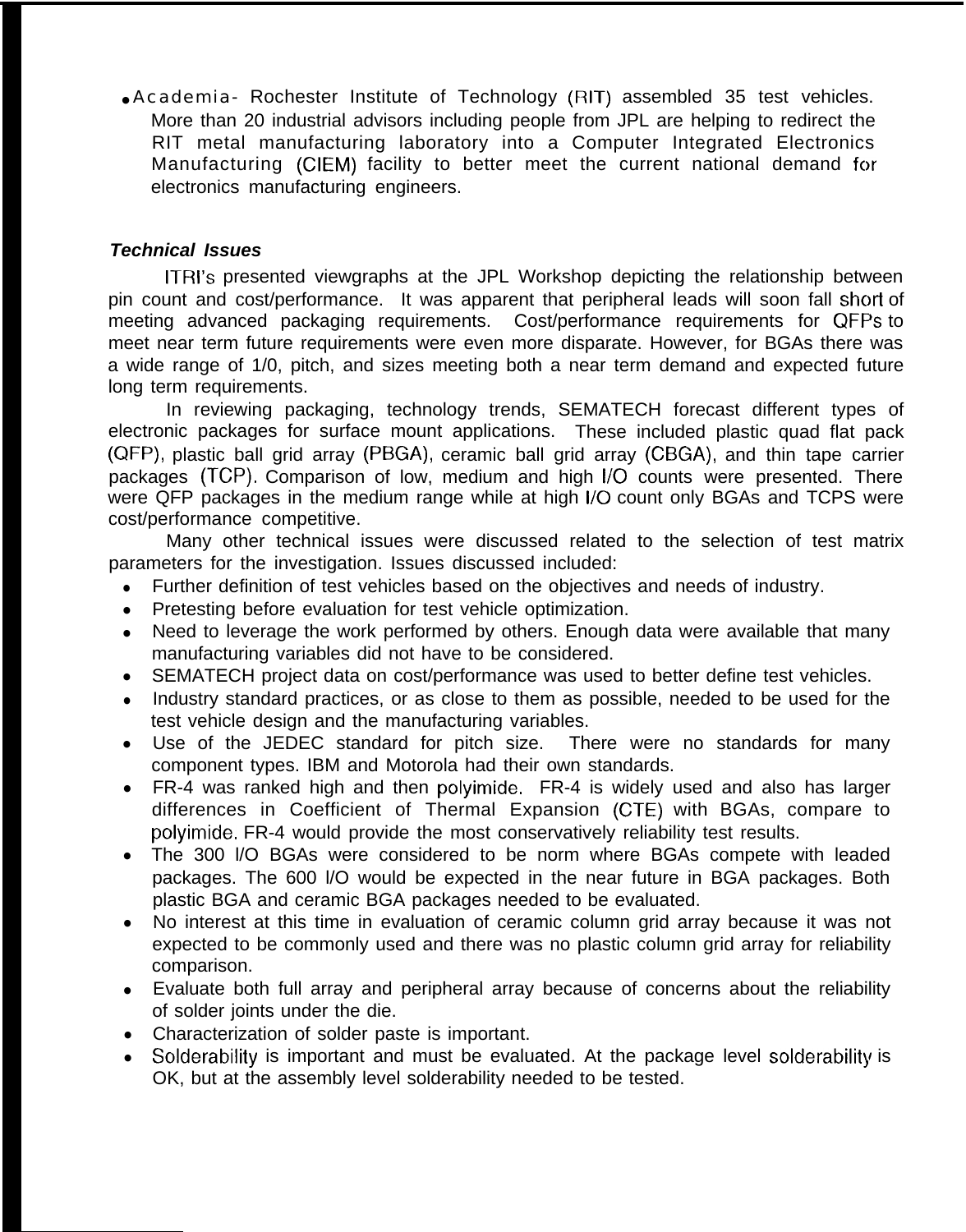- **b** It was very important to use dies even though costly. Regarding power cycling, resistive die were used.
- Underfilling was generally done to promote thermal enhancement and vibration tolerance, but did not contribute to reliability,
- The JPL study indicated the importance of vibration and mechanical shock. The effect of vibration needed to be investigated further.
- Only edge balls could be detected visually and by SEM. The best way to monitor crack initiation and propagation needed to be defined.
- JPL previously used Anatech<sup>®</sup> to continuously monitor for electrical opens. New monitoring systems with less noise wereneeded. Cross-sectioning could also be done.
- It was the ball height after reflow, rather than the ball size that was thought to affect solder joint reliability.
- Solder volume was said to be more critical for some types of package than others. It was important to include solder volume as a variable in the Design of Experiment (DOE) test program.
- Surface finish plating, i.e., hot air leveling (HASL), or use of organic solder preservative (OSP) are important and should be considered.
- Solder mask was shown to be a factor affecting reliability.
- Need to look into underfilling and conformal coating as affecting reliability.

Subsequent to the Workshop and after extensive discussion and further ranking of the variables discussed, the following most critical issues were identified:

- . Determine a suitable inspection technique for BGA packages, particularly after they have been attached to the substrate. Evaluate:
	- O X-ray systems: Nicolet, Fein Focus, and Four Pi
	- O Acoustic imaging systems; Sonoscan
	- O Visual inspection for peripheral solder joints
- . Decide the optimal package type array configuration.
	- O Peripheral array versus full area array and depopulated packages
	- O Overmolded plastic vs. metallic version (Super BGA)
- . Characterize the reliability differences between ceramic and plastic BGAs.
	- O Thermal cycling including a military version and power cycling
	- O Vibration behavior
	- O Robustness and reliability compared to fine pitch QFP
- Assess the **various techniques** for reworking AAP/BGA packages.

# **Ceramic and Plastic Package Dimensional Properties**

#### **Packages**

Packages cover the range from OMPAC to SuperBGAs from Amkor/Anam. In SBGA, the IC die is directly attached to an oversize copper plate providing a better heat dissipation efficiency. The copper plate also acts as a stiffener and ground plane for the package. The solder balls for plastic packages are eutectic (63 Sn/37Pb).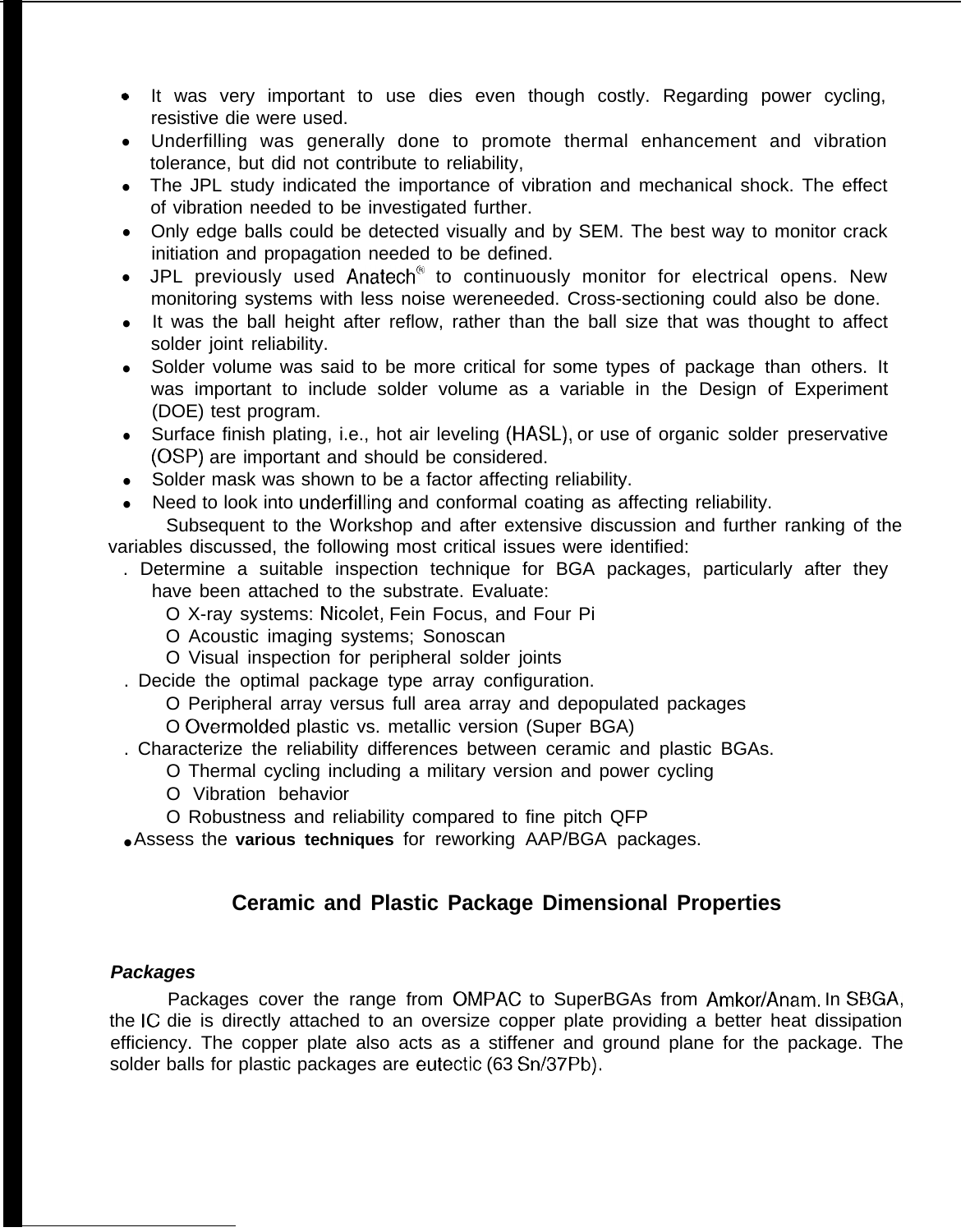Ceramic packages were from IBM, Ceramic solder balls have 0,035 inch diameters and have a high melting temperature (90Pb/1 OSn). These balls are attached to the ceramic substrate with eutectic solder (63 Sn/37Pb) material. At reflow, substrate eutectic material and the PWB eutectic paste reflow to provide the electro-mechanical interconnects,

Figures 1 shows Scanning Electron Micrograph (SEM) photos of ceramic packages with 625 1/0s with straight and tilted solder balls.



Figure 1 Solder Balls With no Tilting (left) and with tilting in 625 CBGA

#### **Package Dimensional Characteristics**

Package dimensional characteristics are among the key variables that affect solder joint reliability. Dimensional characteristics of all packages were measured using View Engineering 3-D laser scanning system. Output of measurements included solder ball diameter, package warpage, and coplanarity.

Package coplanarity is defined as the distance between the highest solder ball (lead for QFP) and the lowest solder ball. Coplanarity can contribute to the yield of surface mount manufacturing as well as long-term solder joint integrity. For leaded parts such as QFP, nonplanarity in excess of 0,003 inches is not acceptable. JEDEC specification for coplanarity requirement was 0,006 inch which increased to .008 inch.

In this paper, the results of package properties for 625 CBGA and 560 Super BGA will be given only. These data are being used to determine the influence of these parameters on the solder joint number of cycles to failure.

#### **Dimensional Characteristics for CBGA 625**

Figure 2 shows histogram plots of coplanarity and warpage distributions for 108 ceramics with 625 1/0s and coplanarity distribution for a package with the maximum coplanarity of 0.0042 inch. Results from these and similar plots are:

- . The balls' coplanarities were 0.0015 to 0.002 inches for 104 parts and 0.003 to 0.0042 inches for 4 pads.
- Maximum solder ball diameters were 0,0315 to 0.0334 inches with minimums 0.028 to 0.029 inches. Diameters were measured only for 36 parts.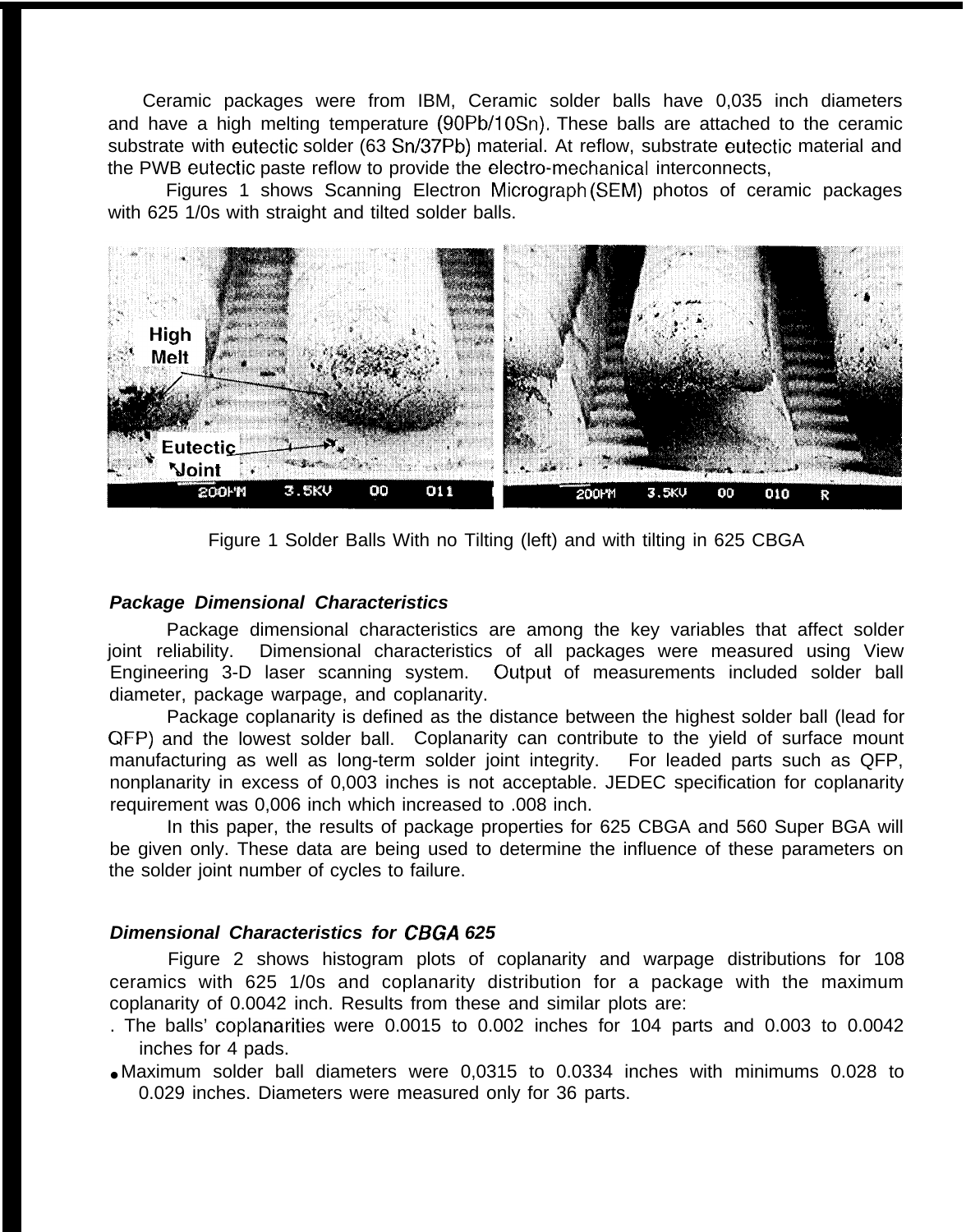. Maximum warpages were 0005 to 0.0029 inches.

.

.

The coplanarity distribution plot for this part reveals that the solder balls were generally uniform in height with a few at two extreme levels that were randomly distributed.



a) Maximum Coplanarity Distribution

b) Maximum Warpage Distribution



c) Coplanarity Distribution for a CBGA 625 Package

Figure 2. Package Dimensional Characteristics of Ceramic BGA with 625 1/0s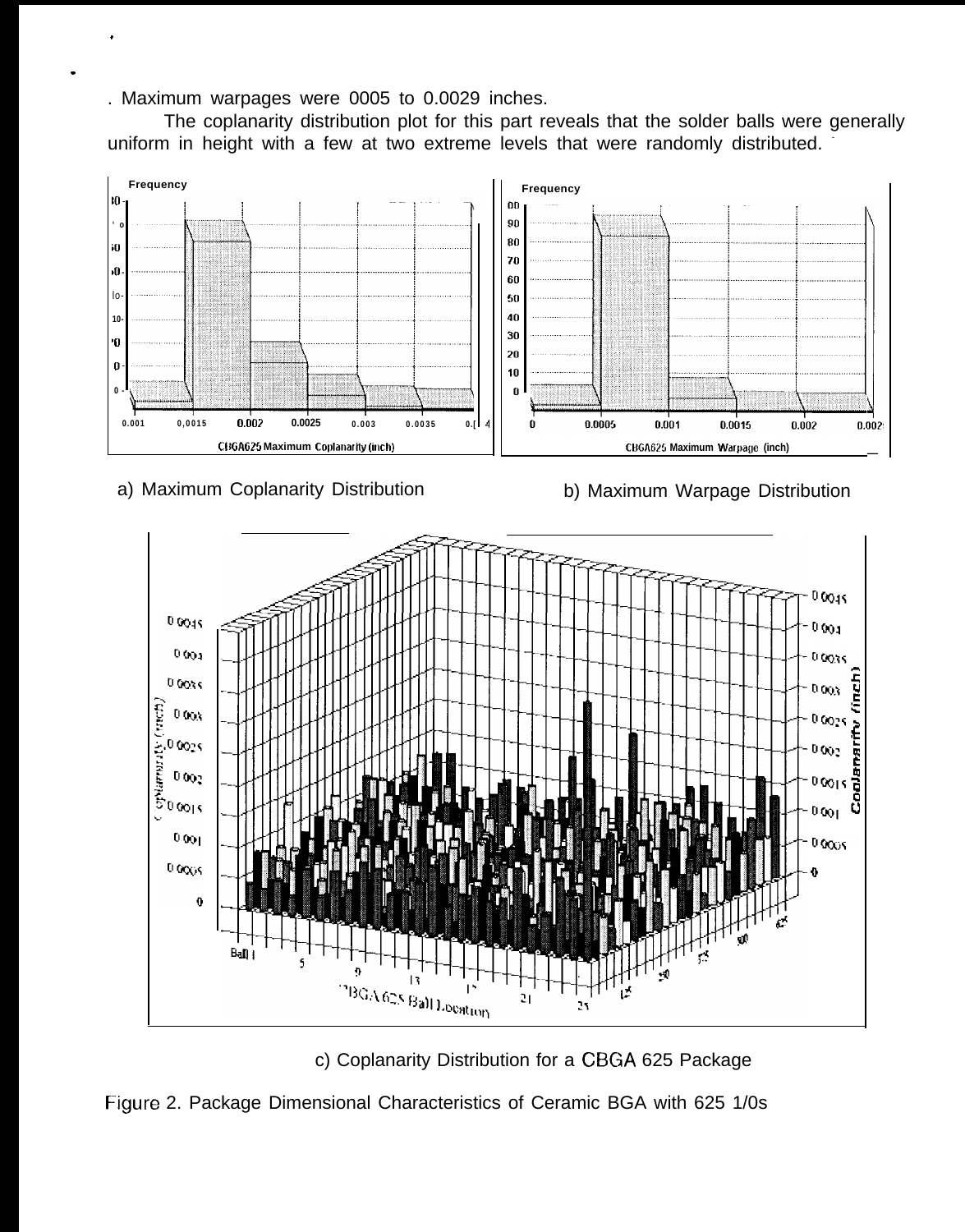## **Dimensional Characteristics of SuperBGA 560**

.

●

Figure 3 shows histogram plots of coplanarity and warpage for 120 SBGA560 and the coplanarity distribution for a package with the maximum coplanarity of 0.0054 inch. Results of these and similar plots are as follows:

- . Bali coplanarities were 0.002 to 0.004 inches for 72 parts, 0.004 to .006 for 45 parts, and 0.006 to 0.00766 for 4 parts.
- . Maximum solder ball diameters were 0.0275 to 0.0290 inches, minimums were 0.0213 to 0.0263 inches.
- . Maximum warpages were 0.00165-0,0096 for 110 packages, 0.01012-0.021 inches for 8 packages, and 0.034 inches for one package.

The coplanarity distribution plot for this part reveals a nonuniformity where one region shows higher heights than the other. Such nonuniformity could cause package lifting during reflow; thus, increasing the likelihood of manufacturing defect formation.

![](_page_7_Figure_6.jpeg)

c) Coplanarity Distribution for a SuperBGA 560 Package Figure 3. Package Dimensional Characteristics of SuperBGA with 560 1/0s